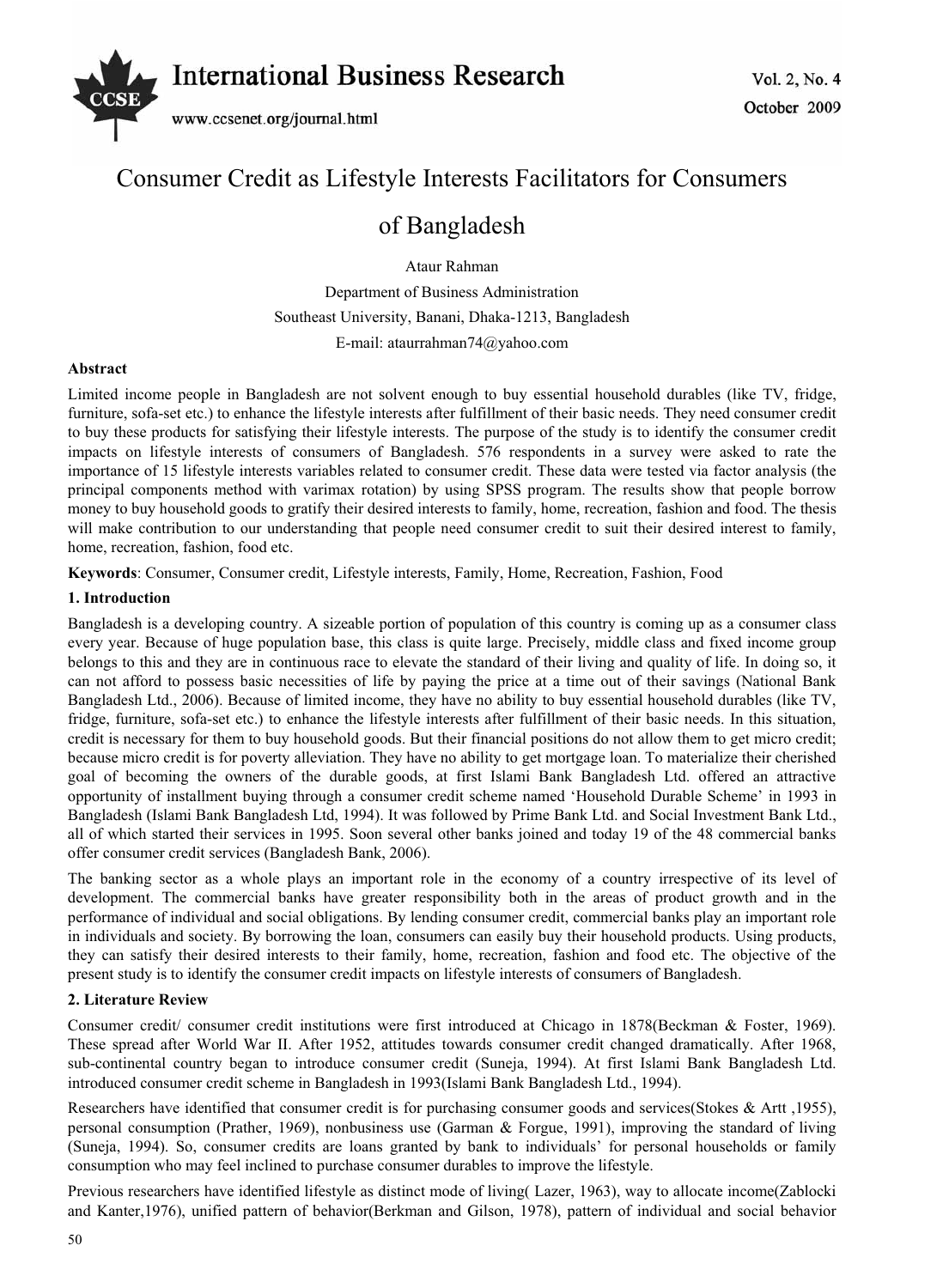(Veal,1989), pattern of living reflected by activities, interests and opinions (Kotler & Armostrong, 2007). So, lifestyle can be defined as: Lifestyles are consumer pattern of living in the world as expressed in their activities, interests and opinions, pattern of consumption, spending time and money along with product, service and media.

Plummer (1974) measured people's lifestyle in terms of (i) how they spend their time, (ii) their interests, what they place importance on in their immediate surroundings, (iii) their opinions in terms of their view of themselves and the world around them, and (iv) Some basic characteristics such as their stage in lifecycle, income, education, and where they live. He listed the elements included in each major dimension of lifestyle. These elements are: *activities*-work, hobbies, social events, vacation, entertainment, club membership, community, shopping, sports; *interests*-family, home, job, community, recreation, fashion, food, media, achievements; *opinions*-themselves, social issues, politics, business, economics, education products, future, culture; *demographics*-age, education, income, occupation, family size, dwelling, geography, city size, stage in life cycle. Plummer concept helps marketer to find out the basic need of the consumer and how the products fit into their lives.

From the definition and measurement of lifestyle, and definition of consumer credit, it can be assumed that there may be a relationship between consumer credit and lifestyle interests. Following discussion will help to interpret the relationship between consumer credit and lifestyle interests.

Beckman & Foster (1969) opined that the better music, drama and educational messages often heard over the radio or seen on TV are but one illustration of what has been made available through installment credit. People would deprive to get message from watching TV, if they have no opportunity to buy it by installment credit. He also added that it has aided people in securing higher standards of living, education, comforts, conveniences, efficiency, recreation and health.

People need consumer credit to buy household goods (like TV, computer etc.) to do their recreation: escaping, or being diverted from problems; relaxing; getting intrinsic cultural or aesthetic enjoyment; filling time; emotional release; sexual arousal (Chandler, 1994). TV, for example, is the most attractive and up-to-date means of recreation. It brings the scenes of different countries and people of the world before our eyes. It telecasts news, views, music, drama, films, national and international games and sports (Rob, 2008). People watch all programs on the TV screen just sitting in their drawing room. They sit before a TV set and enjoy football, cricket, tennis and other games (Rahman and Noor, 2008; Sarker & Islam, 2008). Computer helps people to play different kind of games (like chess, fighting, car racing etc.). It also helps to enjoy cultural programs. It can store music, drama, dance, sports program etc. People enjoy these programs in their convenience time (Mohiuddin and Kashem, 2008).

Amling & Droms (1982) identified the association between consumer credit and peoples' interest to solve the necessity of their personal or family needs. They are responsible for many of their occasions: birth, death, sickness and similar events, which demand a large immediate outlay. Very often credit is necessary to solve these emergency conditions. People need credit to buy household goods (like TV, fridge, furniture etc.) to get affiliation of family solidarity; family relaxant; conflict reduction and relationship maintenance (Lull, 1990).

People need consumer credit to buy TV/computer for satisfying their desired interests to fashion. Kaiser and Chandler (1985), for example, observed that older people implicitly use television for processing appearance and fashion-related information. Surprisingly, the mature market represents the second fastest growing population segment engaged in internet use. Therefore, the internet may also become a viable source of fashion information (Bernthal et al., 2005).

Assael (1998) described that the focus on time savings convenience in the 1990s has created two trends in interests to food consumption: (i) Grazing- It is the need to eat on the run. People eat breakfast in the car on the way to work, munch on a sandwich while walking, or eat lunch at their desks. (ii) Refueling refers to less time spent in preparing and eating dinner. The primary reflection of this trend is the growing importance of household goods (like microwave ovens, fridge, pressure cooker, blender etc.) in people's lives for preparing food and keeping food in store. People need consumer credit to buy these products to satisfy their interests to food.

Well decoration of a home is very much necessary to stay there for a long time. An ideal home is the abode of peace, love, and affection. It is associated with all that is sweet, pleasant and agreeable in life (Mohiuddind and Kashem, 2008). People need credit to buy furniture and others household goods for decorating their home.

Previous researchers' discussion indicated that people need consumer credit to buy household goods for satisfying their interests to family, home, recreation, fashion, food etc. It is clear that they showed clue about the association between consumer credit and peoples' lifestyle interests to family, home, recreation, fashion, food etc. But no research has been done to investigate the relationship between consumer credit and lifestyle interests of consumers of Bangladesh. This thesis seeks to make a substantial contribution in this area. Thus, this paper seeks to answer a research question. How does consumer credit help to satisfy the desired interests to family, home, recreation, fashion and food of consumers of Bangladesh?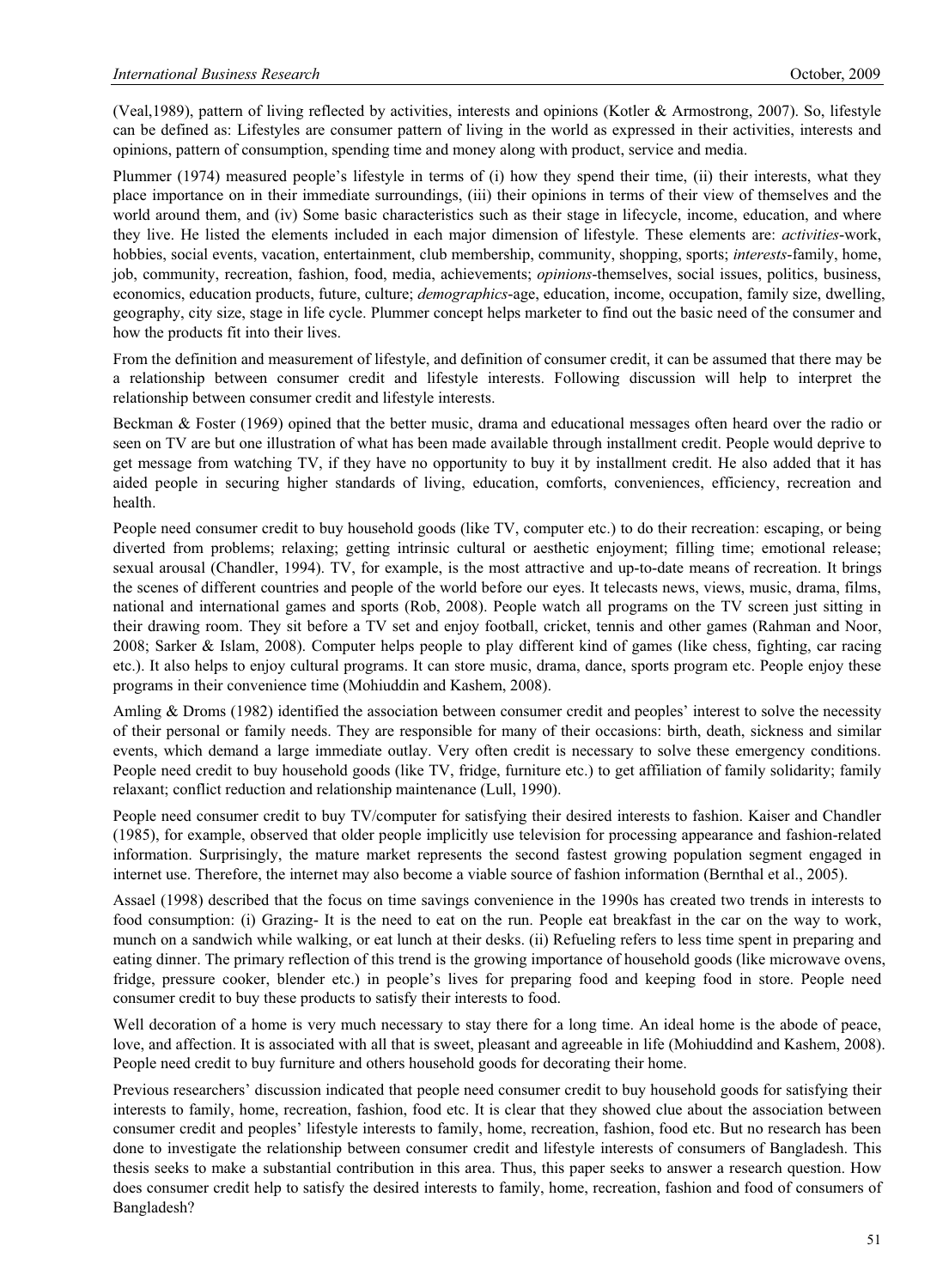# **3. Conceptual Frame Work & Development of Hypothesis**

Based on the findings of the existed study, the major factors which may influence to borrow consumer credit to satisfy their lifestyle interests can be classified into family, home, recreation, fashion and food. A conceptual model of consumer credit impacts on lifestyle interests of consumers has then been derived and presented in appendix (figure 1).The model is a comprehensive one and should be capable of capturing the relevant factors underlying the problem. A number of variables have been included to measure consumer credit impact on the lifestyle interests of consumers of Bangladesh. The variables are involved under categories of lifestyle interests' factors. These are family, home, recreation, fashion and food

People need credit to buy products for their family members. A car, for example, gives them the convenience they seek while protecting their family (Arab Bangladesh Bank, 2005). TV, fridge, and sofa set all of the household goods are very much necessary for family members. They buy household goods (TV, fridge, bed, almira, sofa set, dinning table etc.) for decorating their home. People need household goods for recreation. People enjoy cinema, drama, and such other popular programs by watching TV and listening to radio. People who are interested to fashion want to buy different kind of fashion goods. Swing machine, furniture, sofa set, almira etc. are fashion goods. These goods help to maintain their fashion. They need fridge for fresh food, vegetables and drinks. They can maintain balanced diet by using fridge. Blender machine is necessary for juice, pressure cooker is necessary for quick food & oven is necessary for warming food.

From the above discussion, it can be said that people are interested to particular factors like family, home, recreation, fashion and food etc. They need credit to buy household goods for their interest of those factors. So it can be assumed that there may be an association between consumer credit  $\&$  people's lifestyle interests. Hypotheses (H) as formulated in this section along with the expected effect on the consumer credit impacts on lifestyle interests are summarized as follows:

H1. There is a strong association between consumer credit and people's lifestyle interests.

As lifestyle interests includes family, home, recreation, fashion and food; therefore, for the purpose of the study, it can develop the following five sub-hypotheses.

H1a. There is a strong association between consumer credit and people's interests to family.

H1b. There is a strong association between consumer credit and people's interests to home.

H1c. There is a strong association between consumer credit and people's interests to recreation.

H1d. There is a strong association between consumer credit and people's interests to fashion.

H1e. There is a strong association between consumer credit and people's interests to food.

#### **4. Research Methods**

The strategy adopted for this study is the personal interview survey. Considering the nature of the present study, a combination of structured and unstructured interview schedules was used in order to explore both quantitative and qualitative information. Six set of questionnaires were used to collect information. Dhaka-the capital city of Bangladesh was chosen as study area for this study. Addresses & phone number of borrowers (respondents) were collected from office file of the sample branches by the employees of the banks for interview. Sample size determination formula is used for identifying total number of sample.

*Sample size determination method:* 

N= {p (1-p)  $z^2/d^2$  } \* deft

N=size of the sample

P=the proportion to be estimated=0.5

Z=value of standard normal variate=95% level of significance=1.96

D =the amount of tolerated margin of error=0.05

Deft=design effect=1.5

Number of sample =  $\left[ \{0.5(1-0.5) (1.96)^{2} \} / (0.05)^{2} \right]$ \*1.5=576

576 borrowers were selected as sample for interviewing. At first target population is divided into mutually exclusive and collectively exhaustive subpopulation or cluster. That means 301 clusters (branch as cluster). Random sample of cluster (branch as cluster) is selected based on probability sampling technique. Here, 30(branches as cluster) cluster are selected as sample by using probability proportionate to size sampling method from 301 branches. All borrowers in each selected branch (cluster) are not possible to include in the sample because of time and cost constraints. For this reason, probability proportionate to size sampling of two stage cluster sampling method is used for selecting number of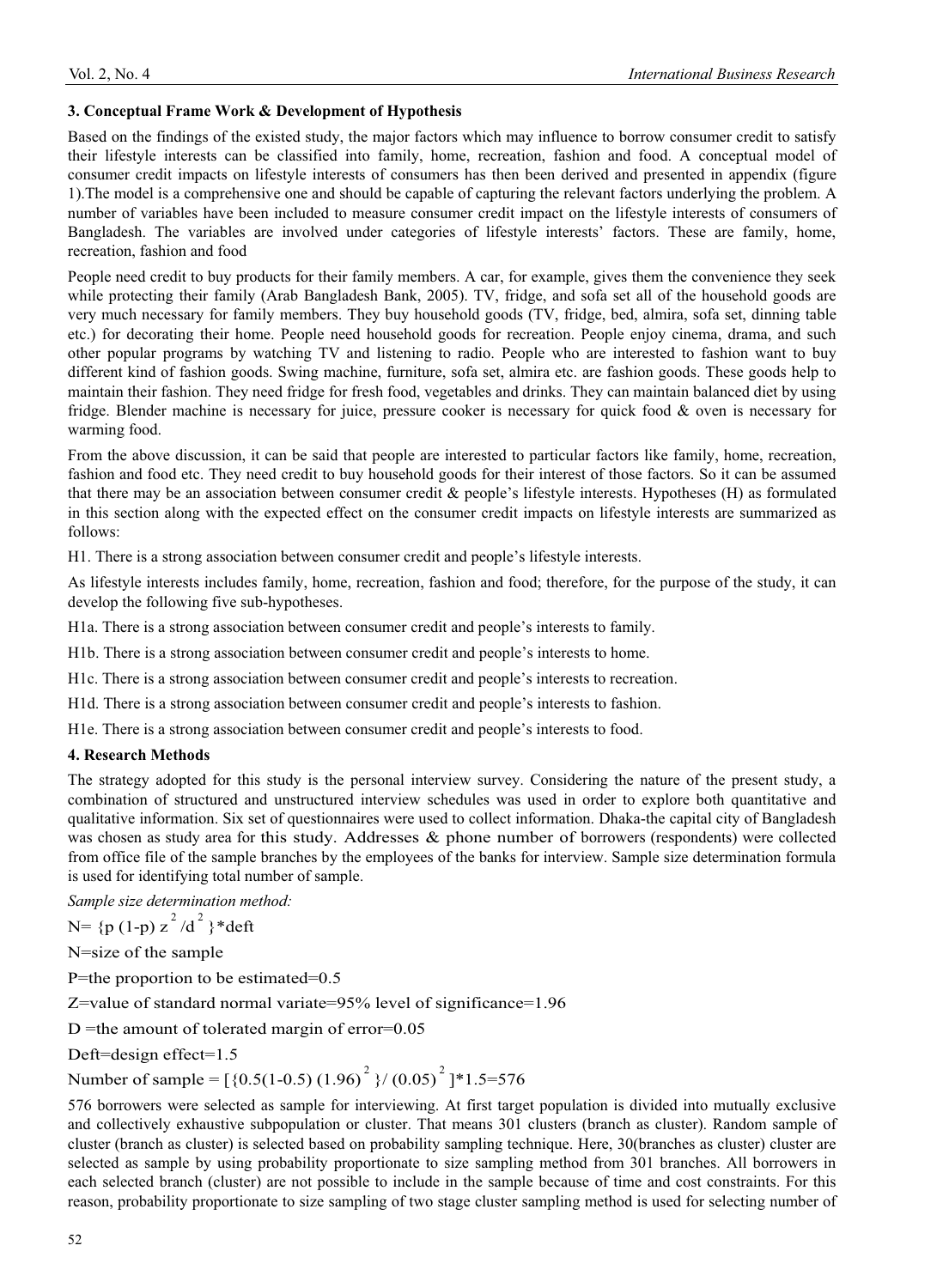borrowers from each branches. Each borrower is selected by using systematic manners of simple random sampling method.

Data were collected on relevant variables from primary and secondary sources. Primary sources included borrowers who bought household goods by consumer credit from the banks. Secondary data have been collected from journals, books, the published contents of the annual reports, relevant brochures, sales figures, and prior research reports of the listed banks internal sources and suppliers.

# **5. Data Analysis**

For the analyses, cases with incomplete profiles were deleted. Further, responses to individual items of "Refused" were recorded as missing data. The statistical program, SPSS for Windows (SPSS, 2004), was used for all analyses. For identifying consumer credit impacts on lifestyle interests, respondents in a survey were asked to indicate their degree of agreement with 15 statements/ variables (appendix, table 7) using a 5-point likert scale (1=strongly disagree, 5=strongly agree).These data were analyzed via principal components analysis. The factor analysis using the principal components method with varimax rotation was run to determine the underlying benefits consumers seek of their lifestyle interests(family, home, recreation, fashion, food) from the using of household goods (TV, fridge, furniture etc.) borrowed by consumer credit.

The correlation matrix, constructed from the data obtained to understand lifestyle interest is shown in appendix (appendix, table 1). There are relatively high correlations among V1, v15; As like as, v2, v3, v13; Likely, v4, v6, v8; Similarly, v5, v7, v9, v10, v11; As like as, v12, v14. So above variables are correlated with each other. These variables may also be expected to correlate with the same factors. In appendix (table 2), it is seen that the approximate chi-square statistic is 674.072 with 105  $\{0.5p (p-1)$  where, p=number of variables} degrees of freedom, which is significant at the 0.05 level. The value of the KMO statistic  $(0.760)$  is also large  $(0.5)$ . Thus, factor analysis may be considered as an appropriate technique for analyzing the correlation matrix (appendix, table 1).

Priori determination, and approaches based on eigenvalues, scree plot, percentages of variance accounted are applied to identify the numbers of factors. Five factors are extracted from lifestyle interests' variables by priori determination method. Under "Communalities", "initial column", it can be seen that the communality for each variable, v1 to v15, is 1.0 as unities are inserted in the diagonal of the correlation matrix (appendix, table 3). In appendix, table 4, it is seen that the eigenvalue greater than 1.0 (default option) results in five factors extracted. The priori knowledge tells researcher that household product is bought for five major interests of people. The scree plot associated with this analysis is given in appendix (figure 2). From the scree plot, a distinct break occurs at five factors. Finally, from the cumulative percentages of variance accounted for, it is seen that the first five factors account for 76.52 percent of the variance, and that the gain achieved in going to five factors is marginal(appendix, table 4). Thus, five factors appear to be reasonable in this situation.

The rotated factor (component) matrix contains the coefficients used to express the standardized variables in terms of the factors (appendix, table 5). In the rotated factor matrix of appendix(table 5), factor 1 has high coefficients for variables V5 (Borrowed consumer credit to purchase household goods helps to get affiliation of family solidarity, relaxation and relationship), v7 (Borrowed consumer credit to purchase household goods helps to exhibit family status), V9 (Borrowed consumer credit to purchase sofa set helps family members to comfort sitting on sofa set), V10 (Borrowed consumer credit to purchase dinning table helps family members to make comfort sitting and eating on dinning table), V11 (Borrowed consumer credit to purchase khat(bed) helps family members to comfort sleeping on khat etc. variables). Therefore, this factor may be labeled as family interest factor.

Likewise, there are relatively high correlations among V2 (Borrowed consumer credit to purchase TV helps to stay at home for leisure time and entertainment, thereby avoiding issues such as pollution), V3 (Borrowed consumer credit to purchase household goods helps to perform household task), V13 (Borrowed consumer credit to purchase TV/ computer/ car/ motorcycle helps to collect lots of information about home). Thus factor 2 may be labeled as home interest factor.

Similarly, V4 (Borrowed consumer credit to purchase car/ motorcycle helps to maintain community), V6 (Borrowed consumer credit to purchase car/ motorcycle helps the family members to visit enjoyable place for recreation), v8 (Borrowed consumer credit to purchase TV helps to reduce emotion, worries, problem, tiredness etc.). These factors may be leveled as recreation interest factor.

Likely, v1 (Borrowed consumer credit to purchase fridge helps to keep food, fruits, and vegetables etc. fresh), v15 (Borrowed consumer credit to purchase fridge, oven, toaster machine, blender etc. helps to enjoy fast food, juice & other tasty food). So, factor 4 may be labeled as food interest factor.

Remaining, v12 (Borrowed consumer credit to purchase TV helps to find out latest fashion), v14 (Borrowed consumer credit to purchase household goods helps to decorate the home in new style) indicate factor-5, may be fashion interest factor.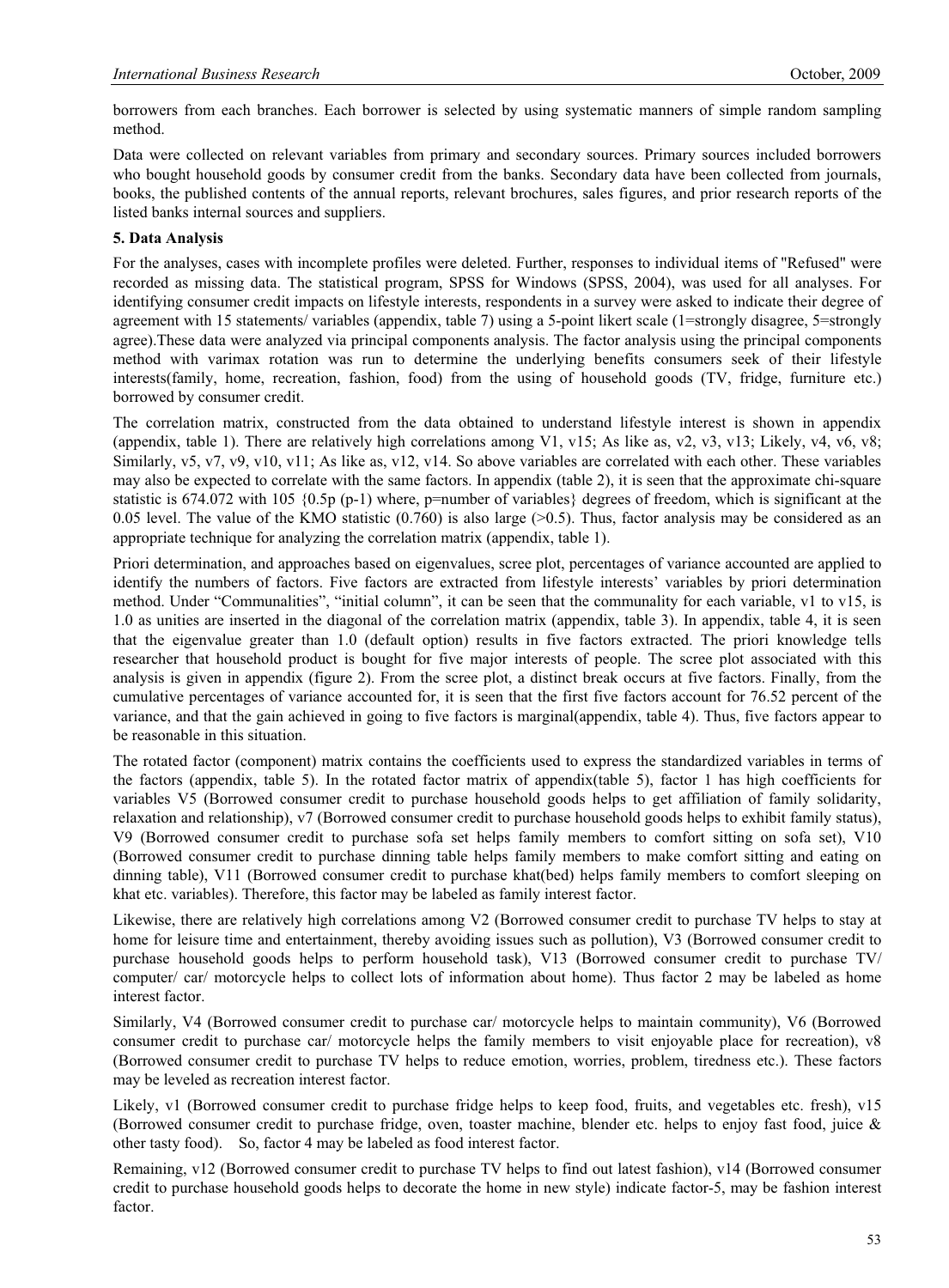From the analysis, it can be said that consumers appear to seek five major kinds' of interest (family, home, recreation, fashion, and food) from household goods bought by consumer credit. The model is very much fit because of less number of residual (appendix, table 6). So, it is justified that there is a strong association between consumer credit  $\&$ people's lifestyle interests.

## **6. Findings**

The findings of the study summarized in appendix (table 7) show that people borrow consumer credit to buy household goods for the interest of their family, home, recreation, food and fashion. Factors loading of variables and % of variance of the factors shown in appendix (table 7) prove the hypothesis that there is a strong association between consumer credit and people's lifestyle interests. The following is a brief discussion of each factor in the order of its contribution to the total variance.

*Factor-1: Family***.** This factor contains five variables, two of which have relevance to get affiliation of family solidarity, relaxation, relationship, and exhibiting family status; and the other three to get comfort sitting, eating and sleeping. The examination of consumer credit impacts on lifestyle interests reveals that all seven variables were highly significant (table 7).People need credit to buy household goods (TV, fridge, computer etc.) for satisfying their desired interests to get affiliation of family solidarity, relaxation and relationship. Household goods help them to show their family status. The status is seen more through ownership of status products than through personal, occupational, or family reputation (Eastman et al., 1997). Sofa set, for example, is very much necessary for family members to maintain guest & to show their status to the society. A dinning table is necessary for family members comfort eating on sitting. It is also necessary for a family to maintain guest & to show their status to the society. Bed (Khat) is very much necessary for a family to comfort lying, maintain guest  $&$  to show their status to the society. It is also helpful for passing leisure time by watching TV, reading book & gossip with family members.

*Factor-2: Home.* In the present analysis, this factor explained the second highest variance (table 7).Of the three variables, one was indicated to stay at home for leisure time and entertainment, another was to perform household task and next one was indicted to collect information about home. All three variables were highly significant (table 7). People need consumer credit to buy household goods for decorating their home. Well decoration of a home is very much necessary to stay there in long time. TV/ computer/ VCP etc. help them to enjoy cinema, drama, and such other popular programs without going to outside of the home (Mohiuddin & Kashem, 2008). People want to stay at home not only for leisure time but also for household task. Household goods help them to perform household tasks. Pressure cooker, for example, helps quick cooking. Blender helps to make juice, oven helps to warm food. Computer helps to store & disseminate information. It helps to calculate transactions etc. People collect lots of information about decorating the home by watching television and using computer.

*Factor-3: Recreation.* In the present analysis, this factor explained the third highest variance (appendix, table 7).Of the three variables, one was indicated to maintain community, another was to visit enjoyable place and next one was to reduce emotion, worries, problems and tiredness. All three variables were highly significant (appendix, table 7). Borrowed money to buy household goods helps people to do recreation. People can attend any community activities very easily if they have a car. A car is a prestigious product with very much relation to maintain community. The people who are very much interested to visit enjoyable place for recreation, they need a car. Some people want outdoor recreation. They want to go to park, museum, zoo, restaurant, lake and other enjoyable places. By watching TV programmes (like dance, song, drama), a person can reduce his emotion, worries, problem, and tiredness. Comfort sitting on sofa set also reduces people's tiredness.

*Factor-4: Food.* This factor contains two variables, one of which has relevance to enjoy food; the other is to keep food fresh. The examination of consumer credit impacts on lifestyle interests reveals that all two variables were highly significant (table 7).People borrow money to buy household goods(fridge, blender, oven etc.) to satisfy their desired interests to food. Consumer who is very much interested to eat varieties of food, they need food preparation materials. They make juice with the help of blender machine. They warm food with the help of oven. They make fast food with the help of toaster machine. People are now very busy. They need to eat on the run. They need to eat breakfast in the car on the way to work, munch on a sandwich while walking, or eat lunch at their desks. They need to take less time spent in preparing and eating food. Fridge, pressure cooker, blender and microwave ovens are very much necessary for solving these problems. People make bread and fry eggs in idle time. They buy food, fruits, and vegetables in holiday or idle time. They keep these into fridge. They make warm these by microwave ovens and consume it into busy time. In this way, people can activate their work by maintaining good health.

*Factor-5: Fashion.* This factor contains two variables, one of which has relevance to find out latest fashion, the other is to decorate the home in a new style. The investigation of consumer credit impacts on lifestyle interests reveals that all two variables were highly significant (table 7).People borrow money to buy household goods to satisfy their desired interests to fashion. People collect lot of information about fashion by watching television, using computer. Most of the consumers gather knowledge about the fashion from TV advertisement. They are also learning about the fashion from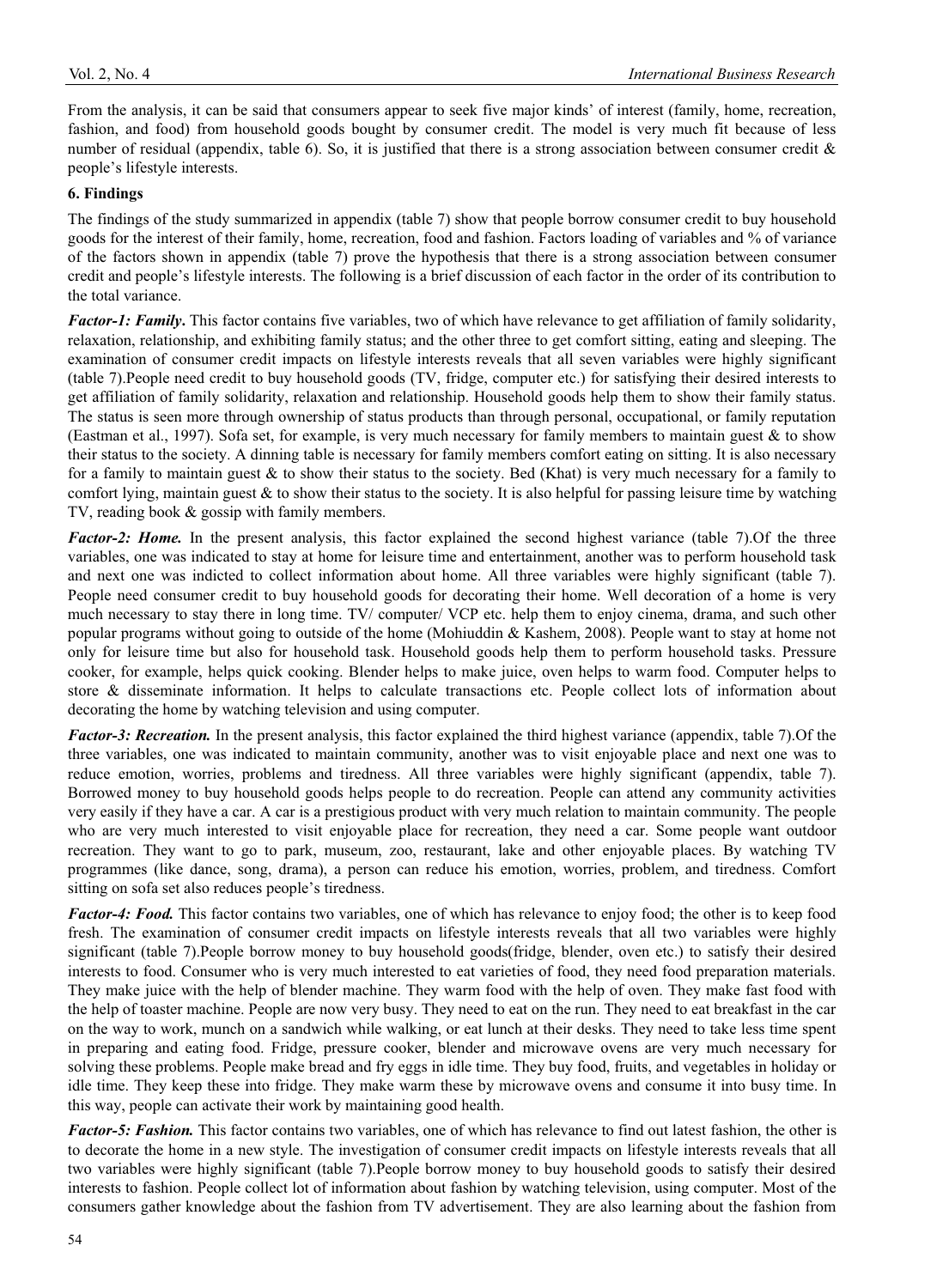film. They mainly follow the fashion of reference group (secondary) like film star, hero, heroin, sportsman, singer by watching TV. People want to decorate their house in a new style. House can be decorated by household goods like TV, fridge, sofa set, almirah, showcase etc.

From the discussion, it is clear that consumer credits have great impact on lifestyle interests' factors. People need credit to buy household goods mainly for satisfying their lifestyle interests to family, home, recreation, fashion, food.

## **7: Implication & Conclusion of the Study**

The study establishes the relevance of consumer credit influence on consumer lifestyle interests. This implies that managers of banks are likely to benefit considerably in targeting and positioning and their media communication by focusing their attention on the ongoing changes in lifestyle interests of their consumers by using household goods borrowed by consumer credit.

People need consumer credit to buy household goods (TV, fridge etc.) for satisfying their desired interest to family, home, recreation, fashion and food. Furniture, TV, fridge, khat, almirah, dinning table, sofa set is very much necessary for well decorated home. Fridge, blender machine, micro oven are necessary for fresh and available food and also balanced diet. TV, computer etc. help to fulfill the recreation interest of the people circulated by different program in different channels. Households' goods show social status of the family. These help people to differentiate them from other members of the society. They learn fashion from watching TV. The findings of the thesis will be very much helpful for managers to make understand the consumer by communicating that using household goods borrowed by consumer credit helps people to satisfy their desired interest (to family, home, recreation, fashion & food) .

From the analysis of this thesis; it is proved that there is a strong relationship between consumer credit and people's lifestyle interests. So people borrow money to purchase household goods for satisfying their lifestyle interests. In a consumption environment, a person chooses a product or brand, which seems to possess a maximum possibility of the definition or elaboration of his lifestyle interests. This thesis will help manager to understand the individual's consumer credit consumption behavior by analyzing the details of his lifestyle interest system, which will help them to take marketing strategy to expand the consumer credit scheme. Consequently, this thesis showing that there is a causal effect of the individual's lifestyle interests on his consumer credit consumption behavior. This thesis will help manager to make different strategy for overcoming the limitation of existing consumer credit scheme in different banks of Bangladesh. They can make different strategy for improving the consumer credit scheme so that it can be satisfied the desired interests of people.

#### **References**

Amling, F. and Droms, G.W. (1982). *Personal Financial Management*. Homewood, IL: Irwin Professional Publishing.

Arab Bangladesh Bank Limited. (2005). *Brochure of Arab Bangladesh Bank Limited*. Dhaka: Public Relations Department, Arab Bangladesh Bank Limited.

Assael, H. (1998). *Consumer Behavior and Marketing Action*. Cincination, OH: South-Western Publication.

Bangladesh Bank. (2006). *Scheduled Banks Statistics. Quarterly (October-December)*.Dhaka: Statistics Department, Bangladesh Bank.

Beckman, T.N. and Foster. (1969). *Credit and Collections*. New York: Mcgraw-Hill Book Company.

Berkman, H.W. and Gilson, C.C. (1978). *Consumer Behavior*. Boston: Kent Publishing Company.

Bernthal, M. J.; Crockett, D. and Rose, R. L. (2005). Credit Cards as Lifestyle Facilitators. *Journal of Consumer Research*, 32 (June), 129-145.

Chandler, D.(1994).*Why do people watch television*. UWA.

Eastman, J.K.; Bill, F., David, C. and Stephen, C. (winter, 1997). The Relationship between Status Consumption and Materialism: A Cross-Cultural Comparison of Chinese, Mexican, and American Students. *Journal of Marketing Theory and Practice*, 52-66.

Garman, E. T. and Forgue, R. E. (1991). *Personal Finance*. Third Edition. Boston: Houghton Mifflin Company.

Islami Bank Bangladesh Limited. (1994). *Brochure of Islami Bank Bangladesh Limited. Dhaka*: Public Relations Department, Islami Bank Bangladesh Limited.

Kaiser, S.B. & Chandler, J.L. (1985). Older Consumers' Use of Media for Fashion Information. *Journal of Broadcasting and Electronic Media*, 29, 201–207.

Kotler, P. and Armostrong, G. (2007). *Principles of Marketing*. New Delhi: Prentice –Hall of India Private Ltd.

Lazer, W. (1963). *Lifestyle Concepts and Marketing*. In Toward Scientific Marketing, Ed. Stephen A. Greyser (Chicago: American Marketing Association).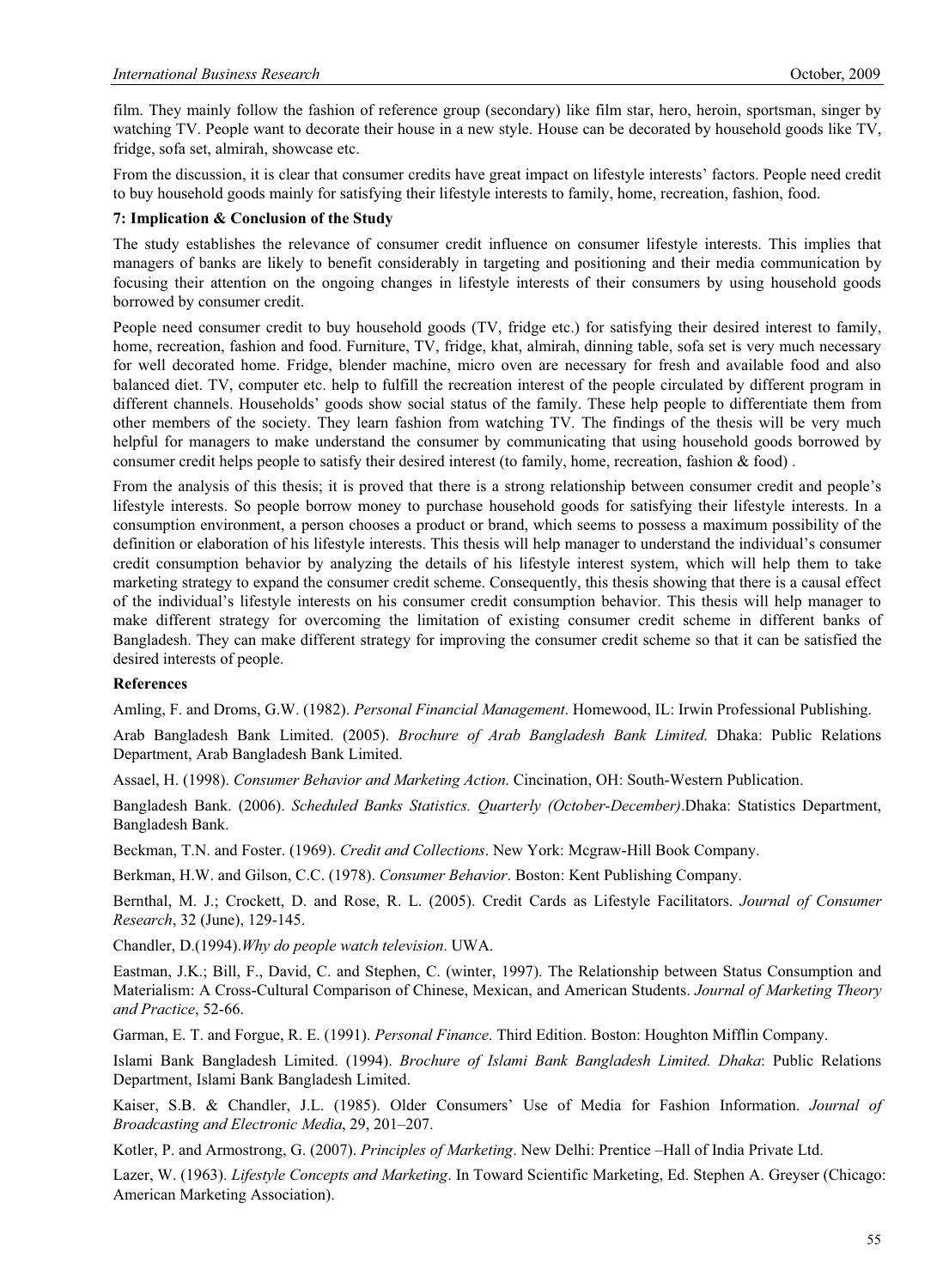Lull J. (1990). Family Communication Patterns and the Social Uses of Television. *In Inside Family Viewing: Ethnographic Research on Television's Audiences.* London: Routledge, pp. 49-61

Mohiuddin, A.H.M. and Kashem, A.F.M.A. (2008). *Advanced Functional English.* Dhaka: Ideal Library.

National Bank. (2006). *Brochure of National Bank Ltd*. Dhaka: Public Relation Department of National Bank

Plummer, T.J. (1974). The Concept and Application of Life Style Segmentation. *The Journal of Marketing*, 38, 33-37.

Prather, C.J. (1969). *Money and Banking.* Irwin, Proceedings of the National Consumer Credit Conference for 1951, Lehigh University, 1951.

Rahman M. & Noor M.S. (2008). *Communicating English Grammer with Composition.* Grammer Bitan Publication, 38, Banglabazar Dhaka-1100.

Rob, F.M.A. (2008). *Self Teaching English Language, Grammar, Translation & Composition.* Hassan Book Depot, 38, Banglabazar, Dhaka.

Sarker, R.K. & Islam, M.N. (2008). *Discovery Communicated English Grammar & Composition*. Hassan Book Depot, Mehar Plaza (19 Th Fllor), 33. Topkhana Road, Dhaka.

SPSS. (2004). *Statistical Package for the Social Science*: *12.0. SPSS* Inc. Chicago, IL.

Stokes, L.M. and Arlt, T.C. (1955). *Money, Banking and Financial System*. New York: Ronald Press.

Suneja, H.R. (1994). Innovation in Banking Services. *Annual Report in the Trend and Progress of Banking in India.* R. B. I., 7.

Veal, A.J. (1989). Leisure, Lifestyle and Status: A Pluralistic Framework for Analysis. *Leisure Studies*, 8 (2), 141-54. Zablocki, B.D. and Kanter, R.M. (1976).The Differentiation of Lifestyles. *Annual Review of Sociology*, 269-97.

#### **Appendix**

Table 1. Correlation(C) Matrix about some lifestyle (interests) variables related to consumer credit.

|             |                | v1      | v2               | v3               | v4               | v5               | v6    | v7       | v8      | v9      | v10   | v11     | v12   | v13   | v14     | v15          |
|-------------|----------------|---------|------------------|------------------|------------------|------------------|-------|----------|---------|---------|-------|---------|-------|-------|---------|--------------|
| $\mathbf C$ | V <sub>1</sub> | 1.000   |                  |                  |                  |                  |       |          |         |         |       |         |       |       |         |              |
|             | V <sub>2</sub> | .058    | 1.00             |                  |                  |                  |       |          |         |         |       |         |       |       |         |              |
|             |                |         | $\boldsymbol{0}$ |                  |                  |                  |       |          |         |         |       |         |       |       |         |              |
|             | V3             | .061    | .653             | 1.00             |                  |                  |       |          |         |         |       |         |       |       |         |              |
|             |                |         |                  | $\boldsymbol{0}$ |                  |                  |       |          |         |         |       |         |       |       |         |              |
|             | V <sub>4</sub> | $-.045$ | .187             | .170             | 1.00             |                  |       |          |         |         |       |         |       |       |         |              |
|             |                |         |                  |                  | $\boldsymbol{0}$ |                  |       |          |         |         |       |         |       |       |         |              |
|             | V <sub>5</sub> | .090    | $-.070$          | .129             | .099             | 1.00             |       |          |         |         |       |         |       |       |         |              |
|             |                |         |                  |                  |                  | $\boldsymbol{0}$ |       |          |         |         |       |         |       |       |         |              |
|             | V <sub>6</sub> | .277    | .153             | .265             | .552             | .199             | 1.000 |          |         |         |       |         |       |       |         |              |
|             | V7             | .200    | $-.065$          | .156             | .105             | .697             | .266  | 1.000    |         |         |       |         |       |       |         |              |
|             | V8             | .064    | .262             | .263             | .571             | .296             | .588  | .333     | 1.000   |         |       |         |       |       |         |              |
|             | V9             | .074    | $-.136$          | $-.034$          | .137             | .551             | .033  | .473     | .206    | 1.000   |       |         |       |       |         |              |
|             | V10            | .127    | $-.009$          | .171             | .071             | .692             | .189  | .604     | .231    | .587    | 1.000 |         |       |       |         |              |
|             | V11            | .052    | $-.121$          | .076             | .090             | .714             | .164  | .691     | .342    | .594    | .719  | 1.000   |       |       |         |              |
|             | V12            | .075    | .104             | .079             | .111             | .025             | .163  | .056     | .200    | .124    | .047  | .108    | 1.000 |       |         |              |
|             | V13            | .258    | .649             | .637             | .080             | .036             | .216  | .144     | .235    | $-.014$ | .125  | .008    | .167  | 1.000 |         |              |
|             | V14            | .008    | .047             | .046             | .104             | .001             | .186  | $-0.026$ | .092    | .120    | .041  | .017    | .597  | .103  | 1.000   |              |
|             | V15            | .631    | .127             | .138             | $-.017$          | .025             | .205  | .136     | $-.003$ | .009    | .058  | $-.015$ | .015  | .330  | $-.025$ | $1.00\,$     |
|             |                |         |                  |                  |                  |                  |       |          |         |         |       |         |       |       |         | $\mathbf{0}$ |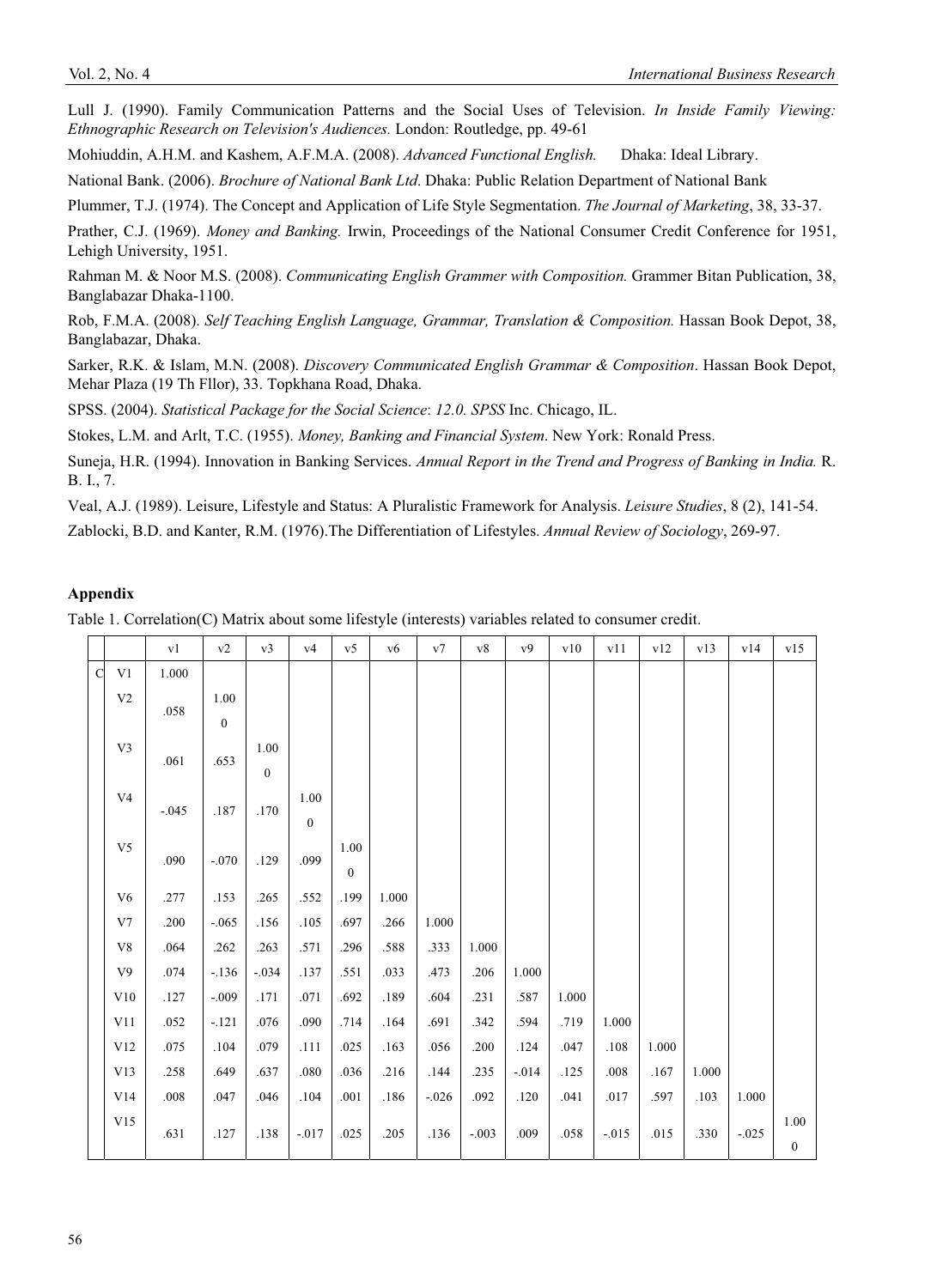Table 2. KMO and Bartlett's Test of Sphericity of some lifestyle (interests) variables related to consumer credit.

| Kaiser-Meyer-Olkin Measure of Sampling |                    |         |
|----------------------------------------|--------------------|---------|
| Adequacy.                              | .760               |         |
| Bartlett's Test of                     | Approx. Chi-Square | 674.072 |
| Sphericity                             | df                 | 105     |
|                                        | Sig.               | .000    |

Table 3. Communalities of some lifestyle (interests) variables related to consumer credit.

|                | Initial | Extraction |
|----------------|---------|------------|
| v1             | 1.000   | .816       |
| v2             | 1.000   | .802       |
| v3             | 1.000   | .782       |
| v4             | 1.000   | .757       |
| v <sub>5</sub> | 1.000   | .767       |
| v6             | 1.000   | .770       |
| v7             | 1.000   | .712       |
| v8             | 1.000   | .744       |
| v9             | 1.000   | .600       |
| v10            | 1.000   | .748       |
| v11            | 1.000   | .803       |
| v12            | 1.000   | .788       |
| v13            | 1.000   | .795       |
| v14            | 1.000   | .801       |
| v15            | 1.000   | .792       |

Extraction Method: Principal Component Analysis.

|           |       |                     |               |       | <b>Extraction Sums of Squared</b> |               |                                   |          |               |  |
|-----------|-------|---------------------|---------------|-------|-----------------------------------|---------------|-----------------------------------|----------|---------------|--|
| Component |       | Initial Eigenvalues |               |       | Loadings                          |               | Rotation Sums of Squared Loadings |          |               |  |
|           |       | $%$ of              | Cumulative    |       | $%$ of                            | Cumulative    |                                   | $%$ of   | Cumulative    |  |
|           | Total | Variance            | $\frac{0}{0}$ | Total | Variance                          | $\frac{0}{0}$ | Total                             | Variance | $\frac{0}{0}$ |  |
|           | 4.084 | 27.225              | 27.225        | 4.084 | 27.225                            | 27.225        | 3.613                             | 24.084   | 24.084        |  |
| 2         | 2.736 | 18.239              | 45.464        | 2.736 | 18.239                            | 45.464        | 2.334                             | 15.563   | 39.647        |  |
| 3         | 1.768 | 11.785              | 57.248        | 1.768 | 11.785                            | 57.248        | 2.128                             | 14.185   | 53.832        |  |
| 4         | 1.503 | 10.019              | 67.268        | 1.503 | 10.019                            | 67.268        | 1.774                             | 11.827   | 65.659        |  |
| 5         | 1.388 | 9.254               | 76.522        | 1.388 | 9.254                             | 76.522        | 1.629                             | 10.863   | 76.522        |  |
| 6         | .611  | 4.073               | 80.594        |       |                                   |               |                                   |          |               |  |
|           | .505  | 3.366               | 83.961        |       |                                   |               |                                   |          |               |  |
| 8         | .396  | 2.641               | 86.602        |       |                                   |               |                                   |          |               |  |
| 9         | .357  | 2.378               | 88.980        |       |                                   |               |                                   |          |               |  |
| 10        | .330  | 2.203               | 91.183        |       |                                   |               |                                   |          |               |  |
| 11        | .321  | 2.140               | 93.323        |       |                                   |               |                                   |          |               |  |
| 12        | .299  | 1.995               | 95.318        |       |                                   |               |                                   |          |               |  |
| 13        | .262  | 1.745               | 97.063        |       |                                   |               |                                   |          |               |  |
| 14        | .235  | 1.566               | 98.630        |       |                                   |               |                                   |          |               |  |
| 15        | .206  | 1.370               | 100.000       |       |                                   |               |                                   |          |               |  |

Table 4. Total Variance Explained of some lifestyle (interests) variables related to consumer credit.

Extraction Method: Principal Component Analysis.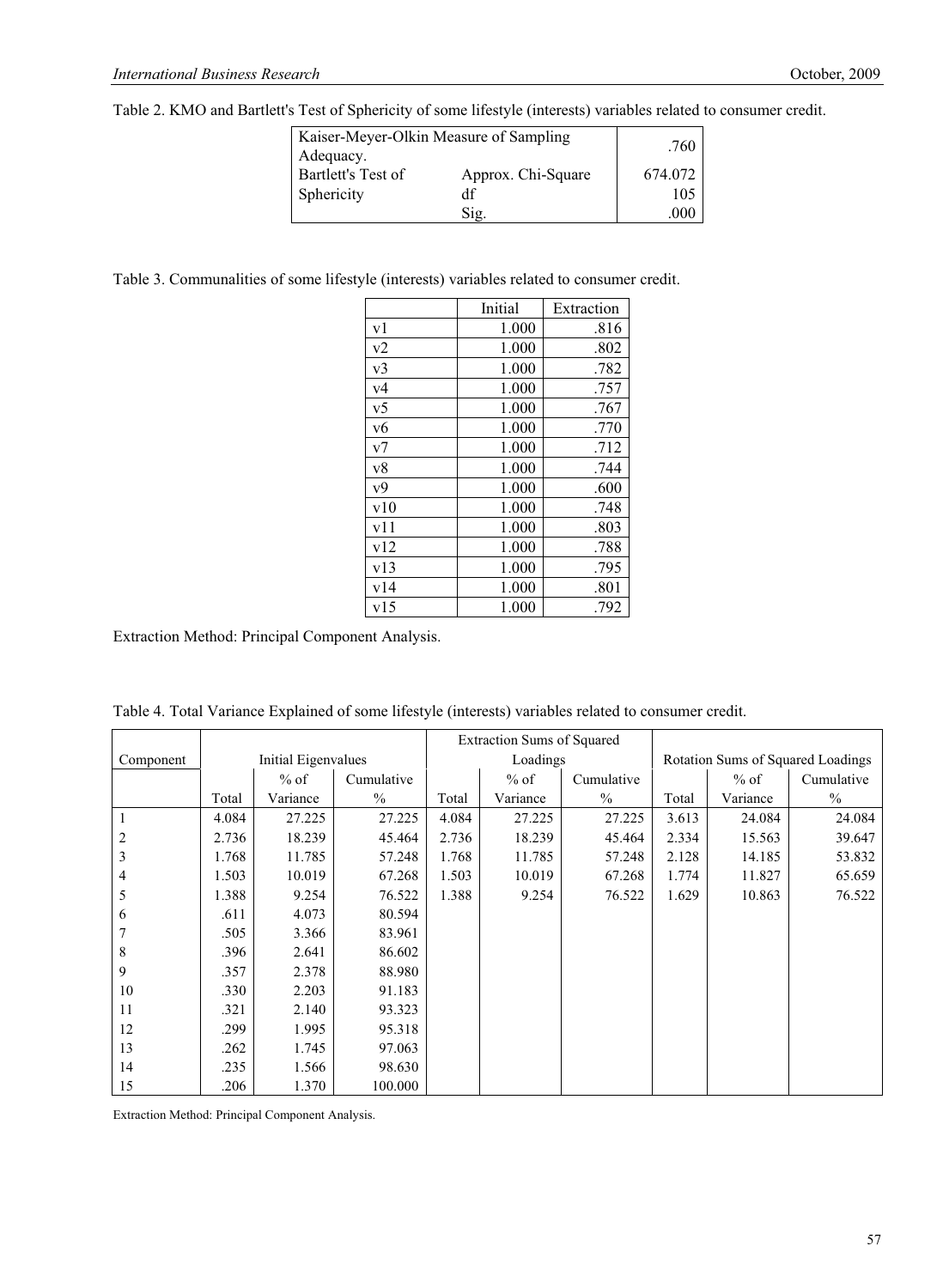|                |              | Component |      |                |         |  |  |  |  |
|----------------|--------------|-----------|------|----------------|---------|--|--|--|--|
|                | $\mathbf{1}$ | 2         | 3    | $\overline{4}$ | 5       |  |  |  |  |
| v1             | .090         | .035      | .051 | .896           | .037    |  |  |  |  |
| v2             | $-.131$      | .875      | .137 | $-.011$        | .030    |  |  |  |  |
| v3             | .103         | .866      | .145 | .006           | $-.009$ |  |  |  |  |
| v4             | .018         | .055      | .861 | $-.105$        | .040    |  |  |  |  |
| v <sub>5</sub> | .867         | .021      | .110 | .011           | $-.047$ |  |  |  |  |
| v6             | .106         | .106      | .809 | .283           | .108    |  |  |  |  |
| v7             | .807         | .055      | .160 | .170           | $-.056$ |  |  |  |  |
| v8             | .270         | .206      | .789 | $-.041$        | .073    |  |  |  |  |
| v9             | .749         | $-.112$   | .023 | $-.015$        | .163    |  |  |  |  |
| v10            | .857         | .105      | .033 | .046           | .012    |  |  |  |  |
| v11            | .888         | $-.031$   | .107 | $-.038$        | .028    |  |  |  |  |
| v12            | .059         | .084      | .095 | .031           | .876    |  |  |  |  |
| v13            | .047         | .839      | .047 | .274           | .113    |  |  |  |  |
| v14            | .005         | .019      | .074 | $-.017$        | .891    |  |  |  |  |
| v15            | .007         | .148      | .004 | .877           | $-.029$ |  |  |  |  |

## Table 5. Rotated Component Matrix of some lifestyle (interests) variables related to consumer credit (a)

Extraction Method: Principal Component Analysis. Rotation Method: Varimax with Kaiser Normalization.

a Rotation converged in 5 iterations.

| Table 6. Reproduced Correlations (RC) of some lifestyle (interest) variables related to consumer credit. |  |  |
|----------------------------------------------------------------------------------------------------------|--|--|
|                                                                                                          |  |  |

|                        |                | ${\rm v1}$ | v2      | v3      | v4      | v <sub>5</sub> | v6          | v7          | v8          | v9          | v10         | v11     | v12         | v13         | v14                  | v15      |
|------------------------|----------------|------------|---------|---------|---------|----------------|-------------|-------------|-------------|-------------|-------------|---------|-------------|-------------|----------------------|----------|
| $\mathbb{R}\mathbb{C}$ | v1             | .816(b)    | .017    | .052    | $-.045$ | .093           | .312        | .233        | .038        | .057        | .124        | .051    | .074        | .286        | .023                 | .791     |
|                        | v2             | .017       | .802(b) | .764    | .167    | $-.081$        | .190        | $-.039$     | .256        | $-.188$     | $-0.016$    | $-.127$ | .104        | .734        | .053                 | .118     |
|                        | v3             | .052       | .764    | .782(b) | .174    | .124           | .221        | .156        | .320        | $-.018$     | .183        | .080    | .085        | .739        | .019                 | .135     |
|                        | v4             | $-.045$    | .167    | .174    | .757(b) | .108           | .679        | .135        | .702        | .036        | .045        | .111    | .119        | .063        | .102                 | $-.082$  |
|                        | v5             | .093       | $-.081$ | .124    | .108    | .767(<br>b)    | .181        | .723        | .321        | .642        | .748        | .779    | .022        | .061        | $-.030$              | .021     |
|                        | v6             | .312       | .190    | .221    | .679    | .181           | .770(<br>b) | .263        | .685        | .100        | .143        | .170    | .196        | .222        | .154                 | .265     |
|                        | v7             | .233       | $-.039$ | .156    | .135    | .723           | .263        | .712(<br>b) | .344        | .590        | .710        | .724    | .024        | .132        | $-.036$              | .165     |
|                        | ${\rm v}8$     | .038       | .256    | .320    | .702    | .321           | .685        | .344        | .744(<br>b) | .210        | .278        | .321    | .171        | .219        | .129                 | $-.003$  |
|                        | v9             | .057       | $-.188$ | $-.018$ | .036    | .642           | .100        | .590        | .210        | .600(<br>b) | .632        | .676    | .179        | $-.044$     | .148                 | $-.029$  |
|                        | v10            | .124       | $-.016$ | .183    | .045    | .748           | .143        | .710        | .278        | .632        | .748(<br>b) | .759    | .075        | .143        | .018                 | .062     |
|                        | v11            | .051       | $-127$  | .080    | .111    | .779           | .170        | .724        | .321        | .676        | .759        | .803(b) | .083        | .013        | .037                 | $-.032$  |
|                        | v12            | .074       | .104    | .085    | .119    | .022           | .196        | .024        | .171        | .179        | .075        | .083    | .788(<br>b) | .185        | .789                 | .016     |
|                        | v13            | .286       | .734    | .739    | .063    | .061           | .222        | .132        | .219        | $-.044$     | .143        | .013    | .185        | .795(<br>b) | .116                 | .362     |
|                        | v14            | .023       | .053    | .019    | .102    | $-.030$        | .154        | $-.036$     | .129        | .148        | .018        | .037    | .789        | .116        | .801(b)<br>$\lambda$ | $-0.037$ |
|                        | v15            | .791       | .118    | .135    | $-.082$ | .021           | .265        | .165        | $-.003$     | $-.029$     | .062        | $-.032$ | .016        | .362        | $-.037$              | .792(b)  |
| Residual(a)            | v1             |            | .041    | .009    | .000    | $-.003$        | $-.036$     | $-.033$     | .027        | .017        | .002        | .001    | .001        | $-.028$     | $-0.015$             | $-160$   |
|                        | v2             | .041       |         | $-.111$ | .020    | .011           | $-.037$     | $-.026$     | .005        | .052        | .007        | .007    | .000        | $-.085$     | $-.006$              | $.008\,$ |
|                        | v3             | .009       | $-.111$ |         | $-.004$ | .005           | .044        | .000        | $-.057$     | $-.016$     | $-.013$     | $-.004$ | $-.006$     | $-.102$     | .027                 | .004     |
|                        | v4             | .000       | .020    | $-.004$ |         | $-.010$        | $-127$      | $-.030$     | $-132$      | .101        | .026        | $-.021$ | $-.008$     | .016        | .002                 | .065     |
|                        | v5             | $-.003$    | .011    | .005    | $-.010$ |                | .017        | $-.027$     | $-.025$     | $-.090$     | $-.056$     | $-.065$ | .002        | $-.025$     | .031                 | .004     |
|                        | v6             | $-.036$    | $-.037$ | .044    | $-.127$ | .017           |             | .003        | $-.098$     | $-.067$     | .046        | $-.006$ | $-.033$     | $-.005$     | .033                 | $-.060$  |
|                        | ${\rm v}7$     | $-.033$    | $-.026$ | .000    | $-.030$ | $-.027$        | .003        |             | $-.011$     | $-.117$     | $-.106$     | $-.033$ | .032        | .012        | .011                 | $-.030$  |
|                        | ${\rm v}8$     | .027       | .005    | $-.057$ | $-.132$ | $-.025$        | $-.098$     | $-.011$     |             | $-.004$     | $-.046$     | .021    | .029        | .016        | $-.037$              | $.000\,$ |
|                        | v <sub>9</sub> | .017       | .052    | $-.016$ | .101    | $-.090$        | $-.067$     | $-.117$     | $-.004$     |             | $-.045$     | $-.082$ | $-0.055$    | .030        | $-.029$              | .038     |
|                        | v10            | .002       | .007    | $-.013$ | .026    | $-.056$        | .046        | $-.106$     | $-.046$     | $-.045$     |             | $-.041$ | $-.027$     | $-.018$     | .022                 | $-.003$  |
|                        | v11            | .001       | .007    | $-.004$ | $-.021$ | $-.065$        | $-.006$     | $-.033$     | .021        | $-.082$     | $-.041$     |         | .025        | $-.006$     | $-.020$              | .017     |
|                        | v12            | .001       | .000    | $-.006$ | $-.008$ | .002           | $-.033$     | .032        | .029        | $-.055$     | $-.027$     | .025    |             | $-0.019$    | $-.193$              | .000     |
|                        | v13            | $-.028$    | $-.085$ | $-.102$ | .016    | $-.025$        | $-.005$     | .012        | .016        | .030        | $-.018$     | $-.006$ | $-.019$     |             | $-.013$              | $-.031$  |
|                        | v14            | $-0.015$   | $-.006$ | .027    | .002    | .031           | .033        | .011        | $-.037$     | $-.029$     | .022        | $-.020$ | $-.193$     | $-.013$     |                      | .012     |
|                        | v15            | $-.160$    | .008    | .004    | .065    | .004           | $-.060$     | $-.030$     | .000        | .038        | $-.003$     | .017    | .000        | $-.031$     | .012                 |          |

Extraction Method: Principal Component Analysis.

a Residuals are computed between observed and reproduced correlations. There are 21 (20.0%) nonredundant residuals with absolute values greater than 0.05.

b Reproduced communalities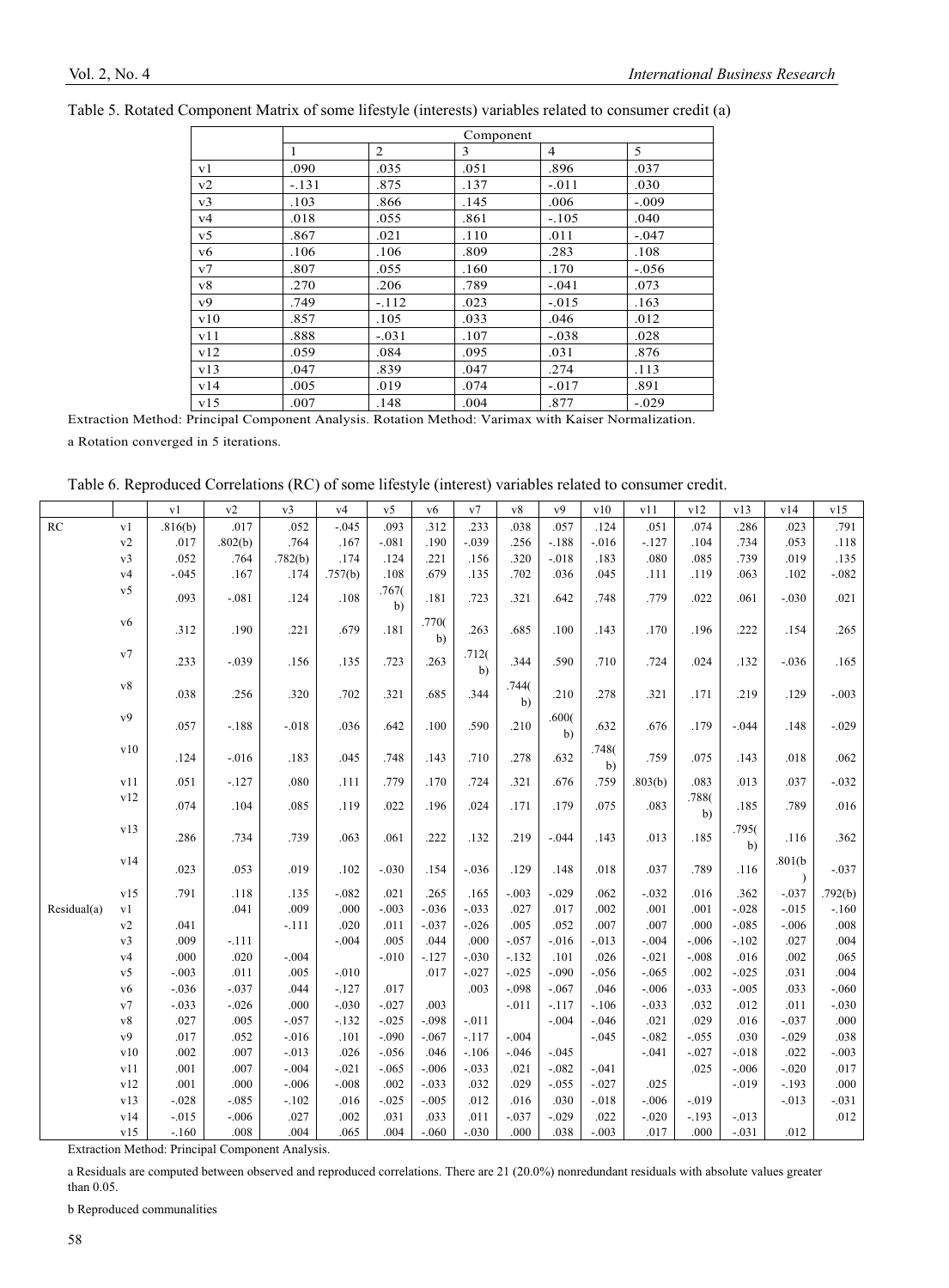Table 7. Some lifestyle (interests) variables, eigenvalue, factor loading of variables and % of variance of factors related to consumer credit.

| <b>Brief</b>   | Factors         | Eigen | Factors |                                                                               |
|----------------|-----------------|-------|---------|-------------------------------------------------------------------------------|
| name<br>of     | interpretation  | value | loading | Name of Variables                                                             |
| Factors        | (% of variance) |       |         |                                                                               |
|                | explained)      |       |         |                                                                               |
| F1             | Family          | 4.08  | .867    | V5: Borrowed consumer credit to purchase household goods helps to get         |
|                | (27.23)         |       |         | affiliation of family solidarity, relaxation and relationship.                |
|                |                 |       | .807    | V7: Borrowed consumer credit to purchase household goods helps to exhibit     |
|                |                 |       |         | family status.                                                                |
|                |                 |       | .749    | V9: Borrowed consumer credit to purchase sofa set helps family members to     |
|                |                 |       |         | comfort sitting on sofa set.                                                  |
|                |                 |       | .857    | V10: Borrowed consumer credit to purchase dinning table helps family          |
|                |                 |       |         | members to comfort sitting and eating on dinning table.                       |
|                |                 |       | .888    | V11: Borrowed consumer credit to purchase bed (khat) helps to comfort         |
|                |                 |       |         | sleeping on bed (khat) for family members.                                    |
| F <sub>2</sub> | Home            | 2.74  | .875    | V2: Borrowed consumer credit to purchase TV helps to stay at home for leisure |
|                | (18.24)         |       |         | time and entertainment, thereby avoiding issues such as pollution.            |
|                |                 |       | .866    | V3: Borrowed consumer credit to purchase household goods helps to perform     |
|                |                 |       |         | household task.                                                               |
|                |                 |       | .839    | V13: Borrowed consumer credit to purchase TV/ computer/ car/ motorcycle       |
|                |                 |       |         | helps to collect lots of information about home.                              |
| F <sub>3</sub> | Recreation      | 1.77  | .861    | v4: Borrowed consumer credit to purchase car/ motorcycle helps to maintain    |
|                | (11.79)         |       |         | community.                                                                    |
|                |                 |       | .809    | V6: Borrowed consumer credit to purchase car/ motorcycle helps the family     |
|                |                 |       |         | members to visit enjoyable places for recreation.                             |
|                |                 |       | .789    | V8: Borrowed consumer credit to purchase household goods helps people to      |
|                |                 |       |         | reduce emotion, worries, problem, and tiredness.                              |
| F <sub>4</sub> | Food            | 1.50  | .877    | V15: Borrowed consumer credit to purchase blender machine/ oven/ pressure     |
|                | (10.01)         |       |         | cooker helps people to enjoy fast food, drink juice & other tasty food.       |
|                |                 |       | .896    | V1: Borrowed consumer credit to purchase fridge helps to keep food, fruits,   |
|                |                 |       |         | vegetables etc. fresh.                                                        |
| F <sub>5</sub> | Fashion         | 1.39  | .876    | V12: Borrowed consumer credit to purchase TV/ computer helps to find out      |
|                | (9.25)          |       |         | latest fashion.                                                               |
|                |                 |       | .891    | V14: Borrowed consumer credit to purchase household goods helps to decorate   |
|                |                 |       |         | the home in a new style.                                                      |